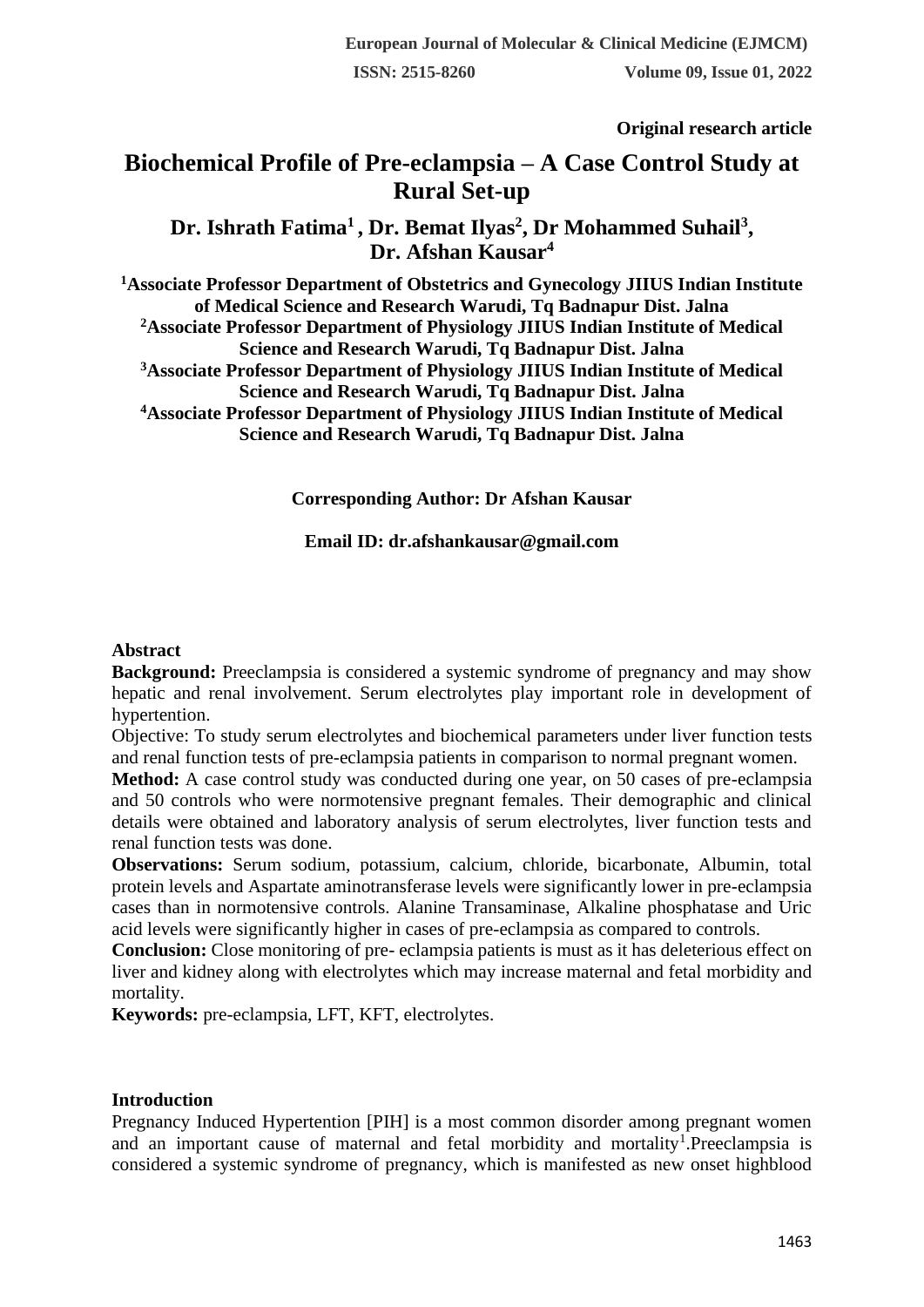pressure (systolic  $\geq$ 140mmHg or diastolic  $\geq$ 90mmHg) and proteinuria of  $\geq$  0.3 grams per 24 hours occuring after 20 weeks of gestation in a woman that was previously normotensive.<sup>2</sup> Incidence of preeclampsia in India is reported to be 8-10% of all pregnancies3,4.The etiology of pre-eclampsia is still inconclusive but defective trophoblastic invasion due to disturbed interactions between fetal trophoblasts and maternal cells is considered to be the major patho-physiology<sup>3,5</sup>. Serum electrolytes play a significant role in regulation of blood pressure as they have significant effect on functioning of vascular smooth muscles<sup>6</sup>.

International Society for the Study of Hypertension in Pregnancy [ISSHP], in 2014 recommended that the criteria for diagnosis of preeclampsiashould be - blood pressures of 140/90 mmHg or higheron two occasions combined with either urinary proteinexcretion of  $\geq$ 300mg/day or new onset ofmaternal organ dysfunction(creatinine  $\geq$  90 $\mu$ mol/l), liver involvement (elevatedtransaminases), haematological complication (thrombocytopeniaplatelet <150,000/cmm), neurological complications, and fetal growth restriction<sup>7</sup>. Thus, liverfunction tests, renal function tests, though not specific for pre-eclampsia but maybehelpful incharacterizing thedegree of end-organ Damage. Thus, this study aims at studying the serum electrolytes andbiochemical parameters under liver function tests and renal function tests of pre-eclampsia patients in comparison to normal pregnant women.

#### **Material and methods**

This was a case control study conducted during a period of one year from march 2018 to march 2019 in department of Obstretics and Gynaecology, of JIIU's Indian Institute of Medical Science and Research, Jalna , Maharashtra .

This study was conducted on 100 study participants consisting of 50 cases of pre-eclampsia and 50 controls who were pregnant females without raised blood pressure. The cases were defined as pregnant females  $\geq 20$  weeks of gestation with blood pressure  $\geq 140/90$  mm of Hg noted first time during pregnancy on  $\geq 2$  occasions at least 6 hours apart with proteinuria of  $\geq$  $1$ <sup>+</sup>by dip stick [Uristix] method in a random urine sample. Pregnant females with history of chronic hypertension before pregnancy, diabetes mellitus, chronic liver or renal disease, congestive heart failure, thyroid/ parathyroid disorders and with history of intake of antihypertensive drugs were excluded from study. Approval of Institutional Ethical Committee and informed consent was taken from all the study participants. Demographic and clinical data regarding age, history of drug intake, chronic diseases etc was collected from study subjects by interviews. General, systemic and obstretic examination was conducted of all the study participants. Serum electrolytes consisting of sodium, potassium, calcium, chloride, bicarbonate ions and anion gap were analysed using Easylyte Plus Electrolyte analyser. Total bilirubin, albumin, total protiens, Alanine Transaminase [ALT] levels , Alkaline phosphatase [ALP] and Aspartate aminotransferase [AST] levels along with serum creatinine, urea and uric acid levels were analysed by fully automatic biochemistry analyser [Erba Em 200]. All the measurements were conducted in duplicate. All the data was collected in Microsoft Excel Sheet and was subjected to appropriate descriptive and inferential statistical tests. GraphpadInStat (version3.06) was used for statistical analysis.

## **Results and observations**

In the present study 100 study subjects were included out of which 50 were cases and 50 were controls. Most of the study subjects belonged to gravida 2 para1[G2P1][25/100], followed by G3P2 [15/100]. Table 1 shows Mean age, gestational age, weight, systolic and diastolic blood pressure of the study subjects . There were no differences in terms of maternal age between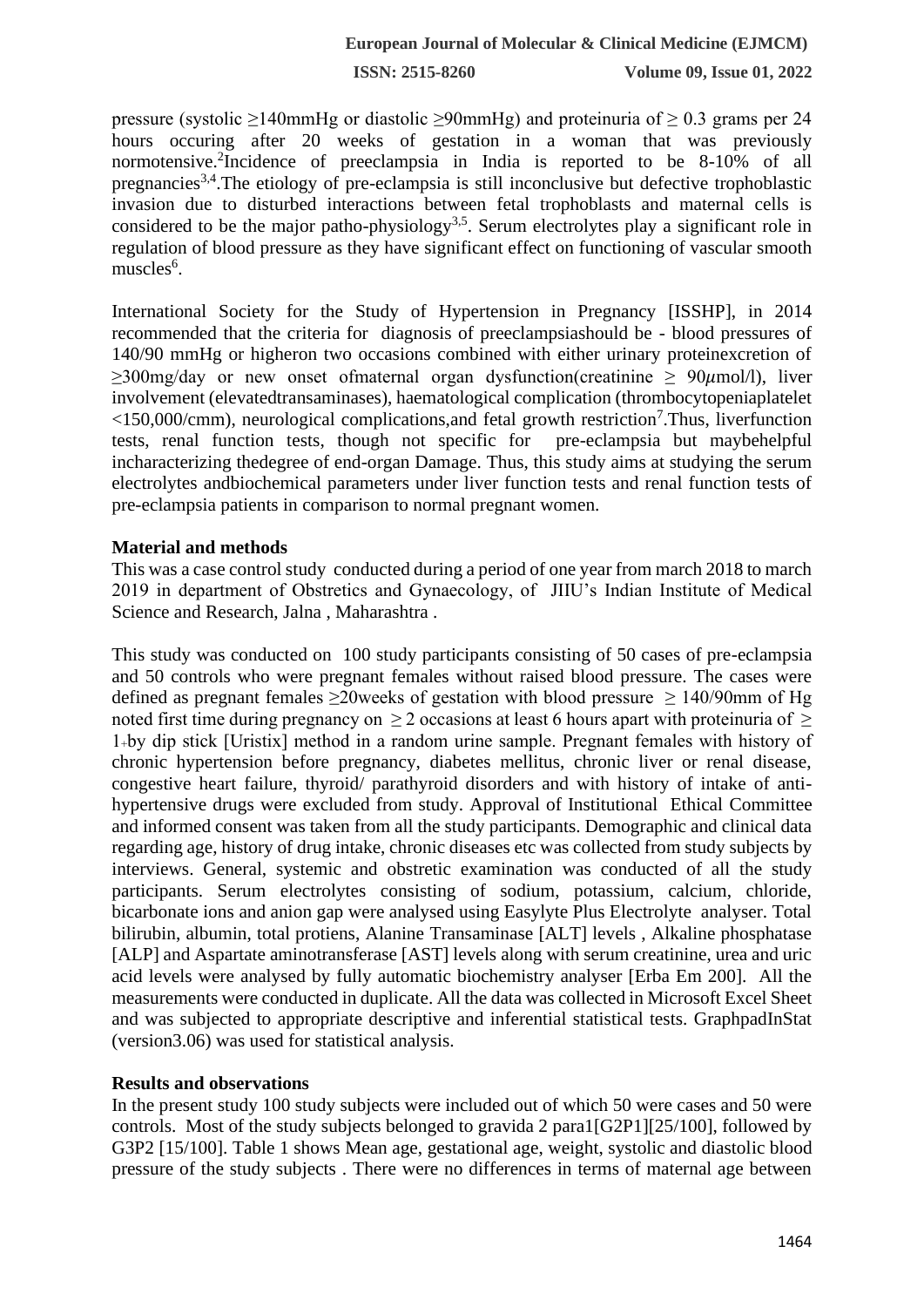**ISSN: 2515-8260 Volume 09, Issue 01, 2022**

case and control groups but gestational age was statistically more in cases. Significantdifferences were noted with regard to systolic and diastolic bloodpressure between study participants.

| Table 1: comparison of clinical profile among cases and controls |        |           |          |           |         |
|------------------------------------------------------------------|--------|-----------|----------|-----------|---------|
| Study                                                            | cases  |           | controls |           | P Value |
| subjects                                                         | Mean   | <b>SD</b> | Mean     | <b>SD</b> |         |
| Age [years ]                                                     | 23.52  | 2.852     | 23.66    | 2.692     | 0.8     |
| Gestational                                                      | 37.22  | 1.2       | 36.48    | 1.7       | 0.008   |
| age [weeks]                                                      |        |           |          |           |         |
| Weight [Kg]                                                      | 54.42  | 10.8      | 46.74    | 9.6       | 0.001   |
| Systolic BP                                                      | 148.84 | 7.5       | 124.06   | 8.6       | 0.000   |
| $\lceil \text{mm of Hg} \rceil$                                  |        |           |          |           |         |
| Diastolic BP                                                     | 80.36  | 8.5       | 76.96    | 8.13      | 0.1     |
| [mm of $Hg$ ]                                                    |        |           |          |           |         |

P value –Cases vs Controls, Independent Sample Mann Whitney U test

The difference between the weight of cases and controls was statistically more significant with cases of pre-eclampsia having more weight than controls.

Edema was found in 49 out of 50 cases of preeclampsia as compared to 43 out of 50 controls, which is statistically significant  $[P=0.027]$ . [Pearson chi-Square test]

| Table 2: comparison of serum Electrolytes among cases and controls |        |           |          |           |         |
|--------------------------------------------------------------------|--------|-----------|----------|-----------|---------|
| Study subjects                                                     | Cases  |           | Controls |           | P value |
|                                                                    | Mean   | <b>SD</b> | Mean     | <b>SD</b> |         |
| Serum sodium<br>[mEq/L]                                            | 132.22 | 2.902     | 137.06   | 2.453     | 0.000   |
| Serum                                                              | 3.69   | 0.662     | 5.07     | 5.379     | 0.000   |
| potassium                                                          |        |           |          |           |         |
| [mEq/L]                                                            |        |           |          |           |         |
| Serum                                                              | 8.35   | 1.072     | 9.17     | 1.333     | 0.000   |
| calcium                                                            |        |           |          |           |         |
| [mEq/L]                                                            |        |           |          |           |         |
| Serum                                                              | 94.12  | 9.465     | 97.14    | 8.013     | 0.006   |
| chloride                                                           |        |           |          |           |         |
| [mEq/L]                                                            |        |           |          |           |         |
| Serum                                                              | 19.7   | 6.085     | 24.8     | 3.897     | 0.000   |
| bicarbonate                                                        |        |           |          |           |         |
| [mEq/L]                                                            |        |           |          |           |         |
| Anion gap                                                          | 18.4   | 12.693    | 15.12    | 10.737    | 0.037   |

P value –Cases vs Controls, Independent Sample Mann Whitney U test

The above table shows that serum sodium, potassium, calcium, chloride and serum bicarbonate levels were significantly lower in pre-eclampsia cases than in controls. However, Anion gap is statistically higher in pre-eclampsia cases than controls.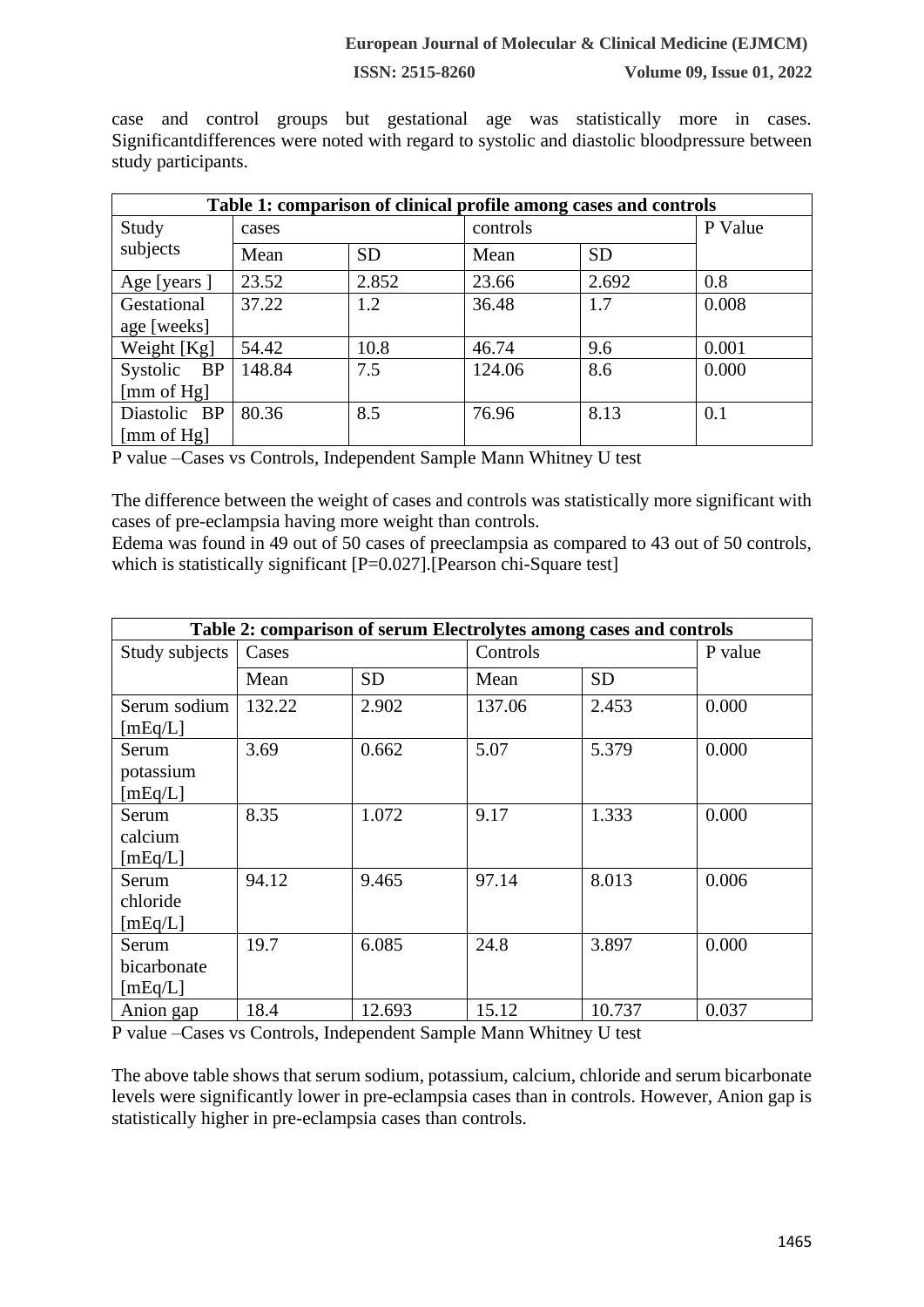#### **European Journal of Molecular & Clinical Medicine (EJMCM)**

**ISSN: 2515-8260 Volume 09, Issue 01, 2022**

| Table 3: Comparison of Liver Function Tests among Cases and Controls |        |           |          |           |         |
|----------------------------------------------------------------------|--------|-----------|----------|-----------|---------|
| Study                                                                | Cases  |           | Controls |           | P Value |
| subjects                                                             | Mean   | <b>SD</b> | Mean     | <b>SD</b> |         |
| Total                                                                | 1.11   | 1.479     | 0.86     | 0.379     | 0.097   |
| <b>Bilirubin</b>                                                     |        |           |          |           |         |
| [mg/dL]                                                              |        |           |          |           |         |
| Albumin                                                              | 3.95   | 0.445     | 4.68     | 4.103     | 0.02    |
| [g/dL]                                                               |        |           |          |           |         |
| <b>Total Protien</b>                                                 | 6.74   | 0.669     | 8.75     | 10.2      | 0.004   |
| [g/dL]                                                               |        |           |          |           |         |
| ALT [IU/L]                                                           | 33.14  | 12.665    | 32.76    | 27.003    | 0.1     |
| AST [IU/L]                                                           | 25.36  | 6.639     | 30.48    | 14.541    | 0.006   |
| ALP [IU/L]                                                           | 181.32 | 122.773   | 178.02   | 91.918    | 0.558   |

P value –Cases vs Controls, Independent Sample Mann Whitney U test

The above table shows albumin and total protein levels were significantly lower in cases as compared to controls. In case of liver enzymes, Alanine Transaminase [ALT] levels and Alkaline phosphatase [ALP] levels were significantly higher in cases of pre-eclampsia as compared to controls, whereas, Aspartate aminotransferase [AST] levels were significantly lower .

| Table 4: Comparison of Renal Function tests among Cases and Controls |       |           |          |           |         |
|----------------------------------------------------------------------|-------|-----------|----------|-----------|---------|
| Study subjects                                                       | Cases |           | Controls |           | P value |
|                                                                      | Mean  | <b>SD</b> | Mean     | <b>SD</b> |         |
| Se.<br>Urea                                                          | 37.08 | 12.182    | 49.66    | 8.191     | 0.000   |
| [mg/dL]                                                              |       |           |          |           |         |
| Se.Creatinine                                                        | 1.44  | 0.274     | 1.65     | 0.309     | 0.000   |
| [mg/dL]                                                              |       |           |          |           |         |
| Se. Uric Acid                                                        | 5.79  | 0.838     | 5.47     | 0.941     | 0.045   |
| [mg/dL]                                                              |       |           |          |           |         |

P value –Cases vs Controls, Independent Sample Mann Whitney U test

The above table shows that serum Urea and serum Creatinine levels were significantly lower among cases of pre-eclampsia as compared to controls , but serum Uric acid levels were significantly higher in cases.

## **Discussion**

Pre-eclampsia is a multi-system disorder of wide spread endothelial dysfunction and vasospasm occurring after 20 weeks of gestation leading to hypertension and proteinuria with or without pathological edema<sup>1</sup>. Recent epidemiological studies show that maternal mortality rate due to pre-eclampsia is highest in low and middle income countries. It is also associated with increased perinatal mortality and increased premature births and congenital neurological  $disabilities<sup>4,8</sup>$ .

There was no statistical difference (p>0.05)between the mean age of cases and control. Gestational age of the cases was statistically  $(p<0.05)$  more as compared to controls. Cases had statistically more weight and more occurance of edema than controls.

Both systolic blood pressure and diastolic blood pressure were statistically higher in cases as compared to normotensive controls. Mean arterial blood pressure drops significantly during normal pregnancy as compared to normotensive non-pregnant state and rises significantly in pre-eclampsia. There is approximately 30% reduction in vascular pressure which is caused by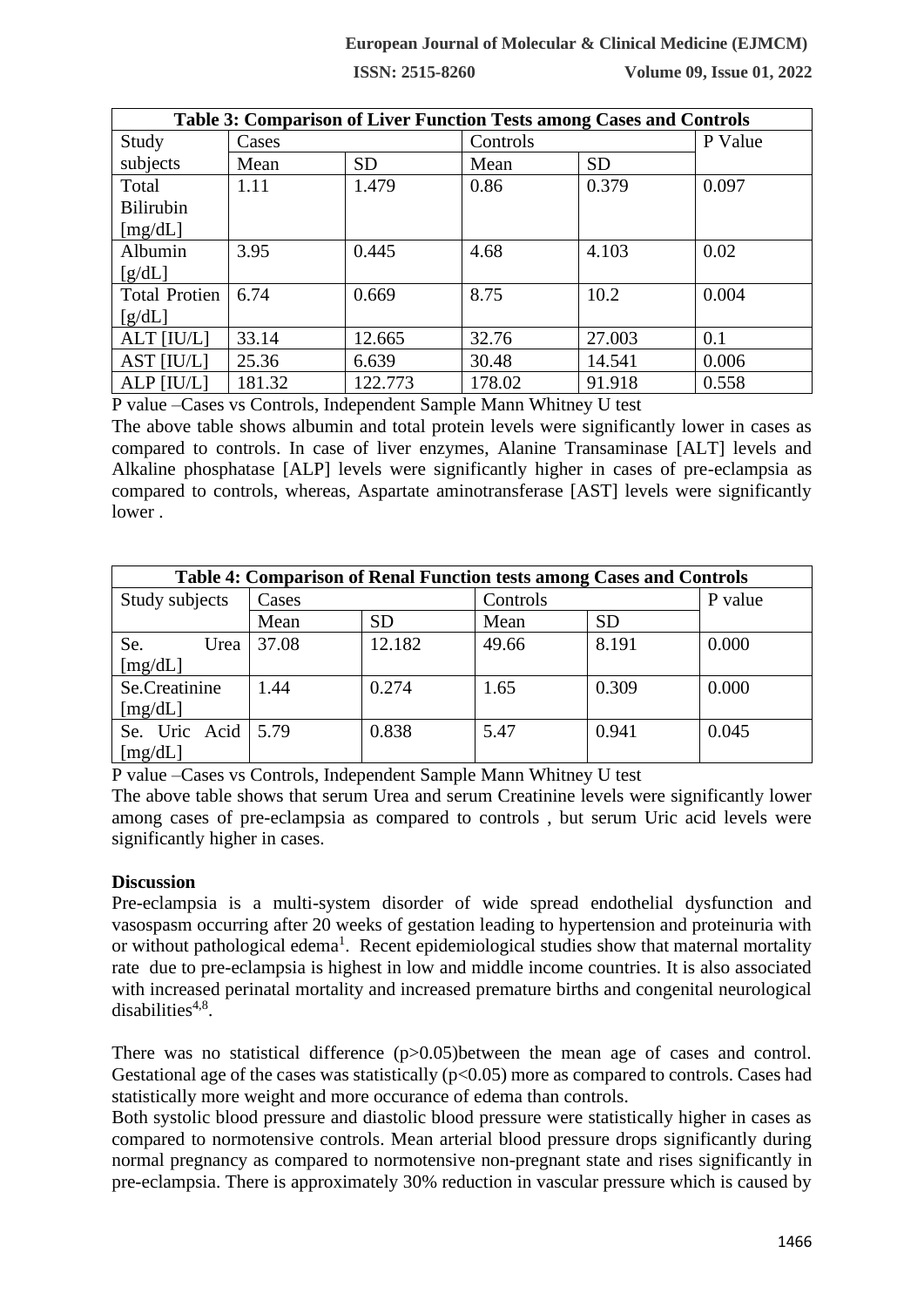peripheral vasodilatation mediated by nitric oxide synthesis and is upregulated by oestradiol and production of prostacyclin<sup>9</sup>.

The serum sodium levels were significantly lower among pre-eclamptic cases as compared to normotensive controls. This suggests that hyponatremia may be associated with preeclampsia which correlates with a study done by Indumati et al  $^{10}$  which demonstrated a linear decrease of sodium in preeclampsia as compared to normotensives. Available data suggests that hyponatremia in pre eclampsia may be associated with increased risk of severe symptoms like seizures<sup>11,12</sup>.It is suggested that syndrome of inappropriate antidiuretic hormone secreation [SIADH] and low effective plasma volume may lead to non-osmotic ADH release , leading to hyponatremia in pre-eclampsia. Also , abnormalities of cell membrane transport of sodium with extravascular sodium retention may play role<sup>13</sup>. Serum potassium levels were significantly lower among cases as compared to controls. This finding correlates with finding of other previous studies studies  $12,13,14$  Serum calcium levels were significantly lower in cases as compared to controls. Dietary deficiency of calcium during pregnancy has been implicated in pre-eclampsia<sup>15</sup>. Serum chloride and bicarbonate levels were significantly lower in preeclamptic cases than normotensive controls , whereas, the Anion gap was significantly higher among cases. Among liver function tests , the mean total plasma protein and albumin levels were significantly lower in cases as compared to controls which is due to urinary loss of protein in study group as observed by urine spot test. Further more , levels of transaminases [AST and ALT] were significantly elevated in cases as compared to controls in this study which correlates with the previous similar studies<sup>2</sup>. Increased transaminases may be due to hypoxic effect of pre-eclampsia on liver, resulting in degeneration and necrosis of hepatocytes. Among renal function tests, mean serum creatinine and urea levels were found to be significantly lower among cases than controls. However, mean serum uric aciid levels were statistically increased in cases than controls which correlates with the previous similar studies<sup>16</sup>. During early normal pregnancy serum uric acid levels fall and later rise to no pregnant levels. In pre-eclampsia uric acid levels rise much earlier than onset of hypertension and proteinuria. This hyperuricemia may elicits proinflammatory effect with endothelial cell dysfunction, vascular damage and hence, worst outcome<sup>16</sup>.

## **Conclusion**

Thus this study shows that pr-eclampsia has harmful effects on liver and kidneys as shown by deranged results of liver function tests and renal function tests in cases as compared to controls.pre-eclampsia also significantly alters the electrolyte balance. Hence, close monitoring of pre- eclampsia patienst is must to prevent maternal and fetal morbidity and mortality.

## **References**

- 1. Sukopan K, PhupongV. Serum Calcium and Serum Magnesium in normal and preeclamptic females . Arch Gynecol Obstet. 2005; 273: 12-16
- 2. Oloruntoba Ayodele Ekun , Oluwatumininu Mary Olawumi, Christian Chigozie Makwe, and Nkeiruka Ogochukwu Ogidi1. Biochemical Assessment of Renal and Liver Function amongPreeclamptics in Lagos Metropolis. HindawiInternational Journal of Reproductive Medicine Volume 2018, Article ID 1594182, 1-6
- 3. Datta DC. Hypertensive disorders in pregnancy . DC Datta's Textbook of Obstretics.  $7<sup>th</sup>$ edition ; 2011, 2019-227
- 4. Park k. Preventive medicine in obstretics, pediatrics and geriatrics. Parks Textbook of preventive and social medicine.21<sup>st</sup> edition; 2011:514-17
- 5. Lian IA, Langaas M, Moses E . Differential gene expression at the maternal fetal interface